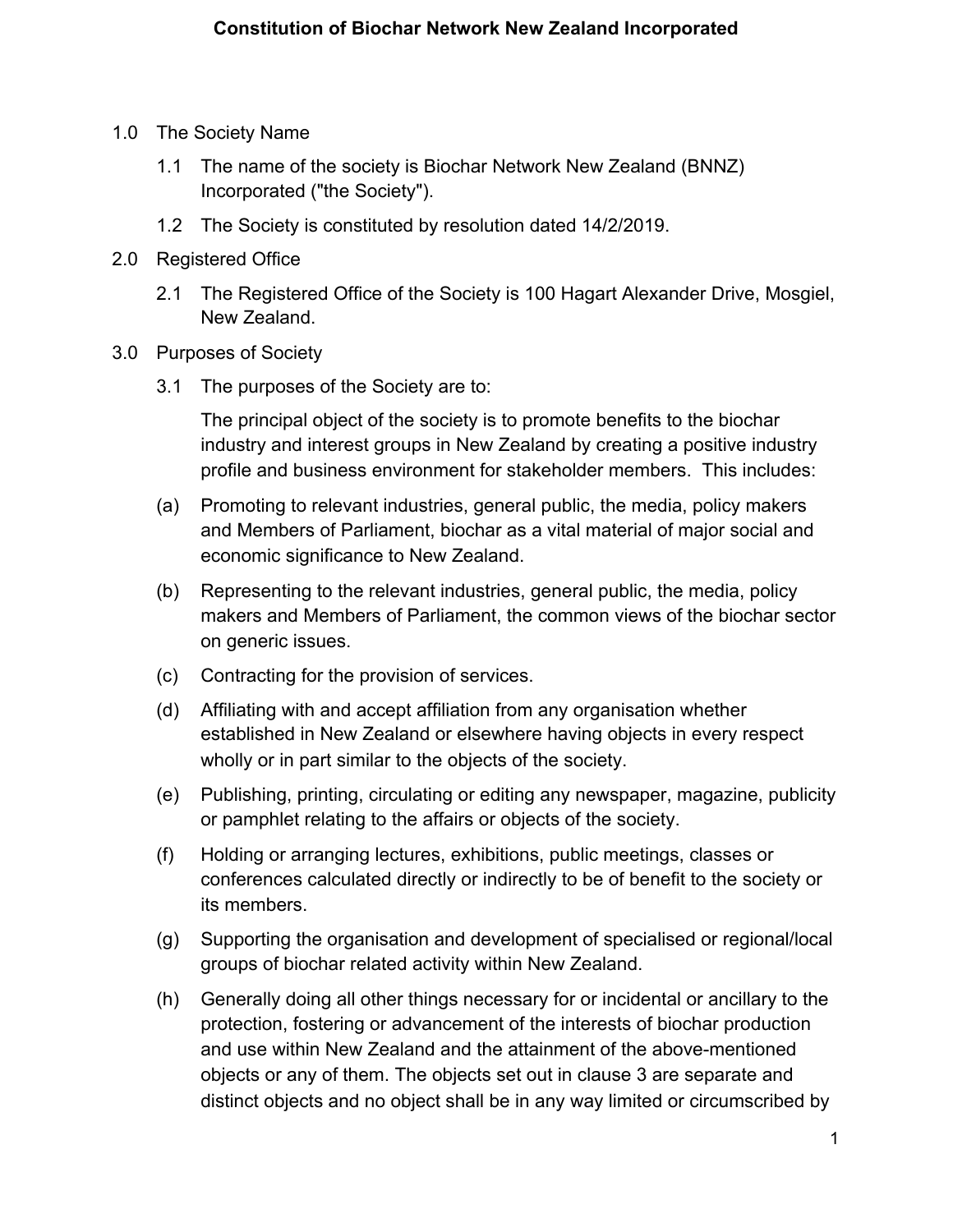reference to any other object.

- (i) Do anything necessary or helpful to the above purposes.
- 3.2 Pecuniary gain is not a purpose of the Society.

### **Management of Society**

- 4.0 Managing Committee
	- 4.1 The Society shall have a managing committee ("the Committee"), comprising the following persons:

a. The Chair; b. The Secretary; c. The Treasurer; and d. Such other Members as the Society shall decide.

- 4.2 Only Members of the Society may be Committee Members.
- 4.3 There shall be a minimum of three Committee Members, in addition to the Officers.
- 5.0 Appointment of Committee Members
	- 5.1 At a Society Meeting, the Members may decide by majority vote:

a. How large the Committee will be; b. Who shall be the Chair, Secretary, and Treasurer; c. Whether any Committee Member may hold more than one position as an officer; d. How long each person will be a Committee Member ("the Term").

- 6.0 Cessation of Committee Membership
	- 6.1 Persons cease to be Committee Members when:

a. They resign by giving written notice to the Committee. b. They are removed by majority vote of the Society at a Society Meeting. c. Their Term expires.

- 6.2 If a person ceases to be a Committee Member, that person must within one month give to the Committee all Society documents and property.
- 7.0 Nomination of Committee Members
	- 7.1 Nominations for members of the Committee shall be called for at least 28 days before an Annual General Meeting. Each candidate shall be proposed and seconded in writing by Members and the completed nomination delivered to the Secretary. Nominations shall close at 5pm on the fifth day before the Annual General Meeting. [See also rule 21.4(b)] All retiring members of the Committee shall be eligible for re-election.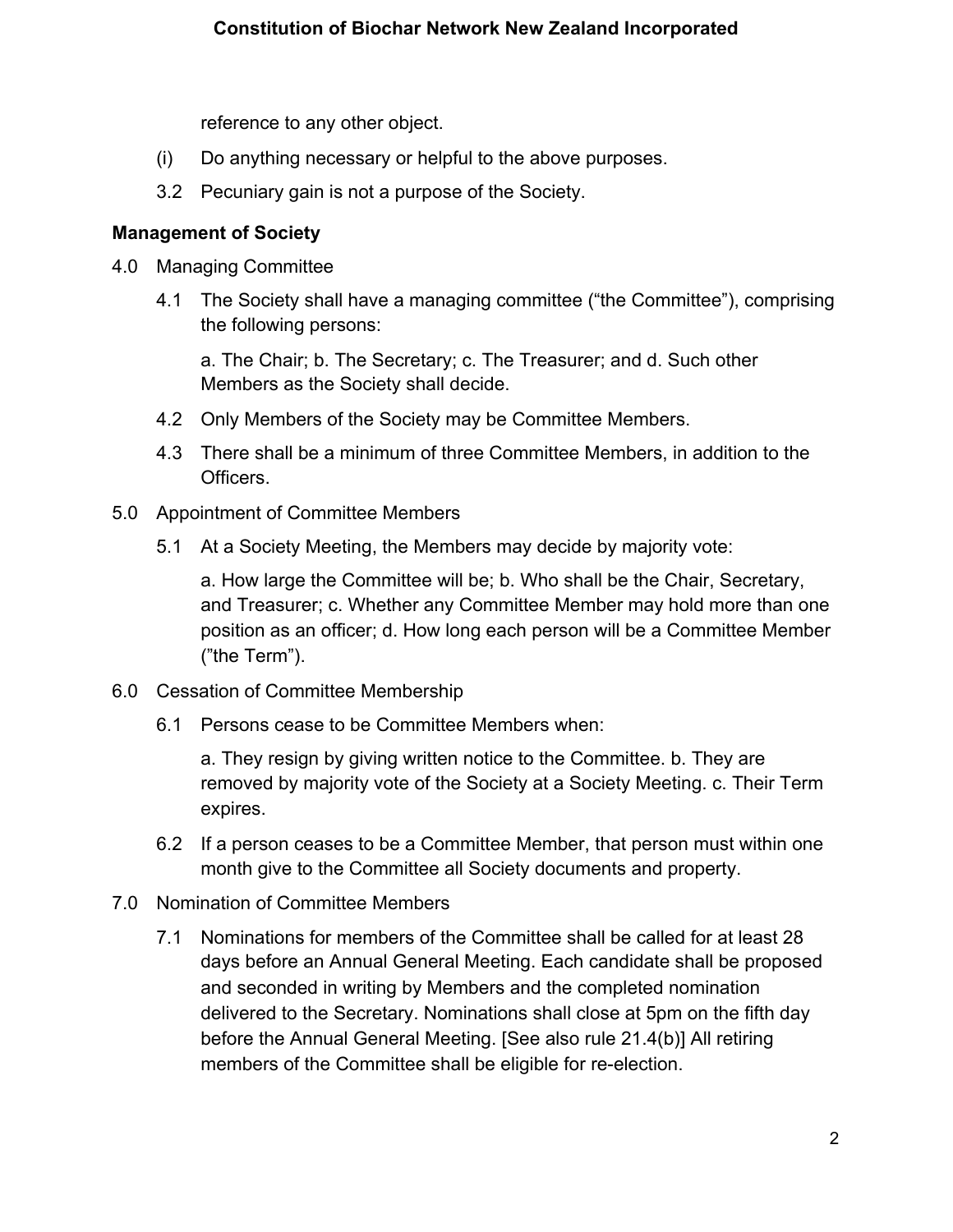- 7.2 If the position of any Officer becomes vacant between Annual General Meetings, the Committee may appoint another Committee Member to fill that vacancy until the next Annual General Meeting.
- 7.3 If the position of any Committee Member becomes vacant between Annual General Meetings, the Committee may appoint another Society Member to fill that vacancy until the next Annual General Meeting.
- 7.4 If any Committee Member is absent from three consecutive meetings without leave of absence the Chair may declare that person's position to be vacant.
- 8.0 Role of the Committee
	- 8.1 Subject to the rules of the Society ("The Rules"), the role of the Committee is to:

a. Administer, manage, and control the Society; b. Carry out the purposes of the Society, and Use Money or Other Assets to do that; c. Manage the Society's financial affairs, including approving the annual financial statements for presentation to the Members at the Annual General Meetings; d. Set accounting policies in line with generally accepted accounting practice e. Delegate responsibility and co-opt members where necessary f. Ensure that all Members follow the Rules; g. Decide how a person becomes a Member, and how a person stops being a Member; h. Decide the times and dates for Meetings, and set the agenda for Meetings; i. Decide the procedures for dealing with complaints; j. Set Membership fees, including subscriptions and levies; k. Make regulations.

- 8.2 The Committee has all of the powers of the Society, unless the Committee's power is limited by these Rules, or by a majority decision of the Society.
- 8.3 All decisions of the Committee shall be by a majority vote. In the event of an equal vote, the Chair shall have a casting vote, that is, a second vote.
- 8.4 Decisions of the Committee bind the Society, unless the Committee's power is limited by these Rules or by a majority decision of the Society.
- 9.0 Roles of Committee Members
	- 9.1 The Chair is responsible for:

a. Ensuring that the Rules are followed; b. Convening Meetings and establishing whether or not a quorum (half of the Committee) is present; c. Chairing Meetings, deciding who may speak and when; d. Overseeing the operation of the Society; e. Providing a report on the operations of the Society at each Annual General Meeting.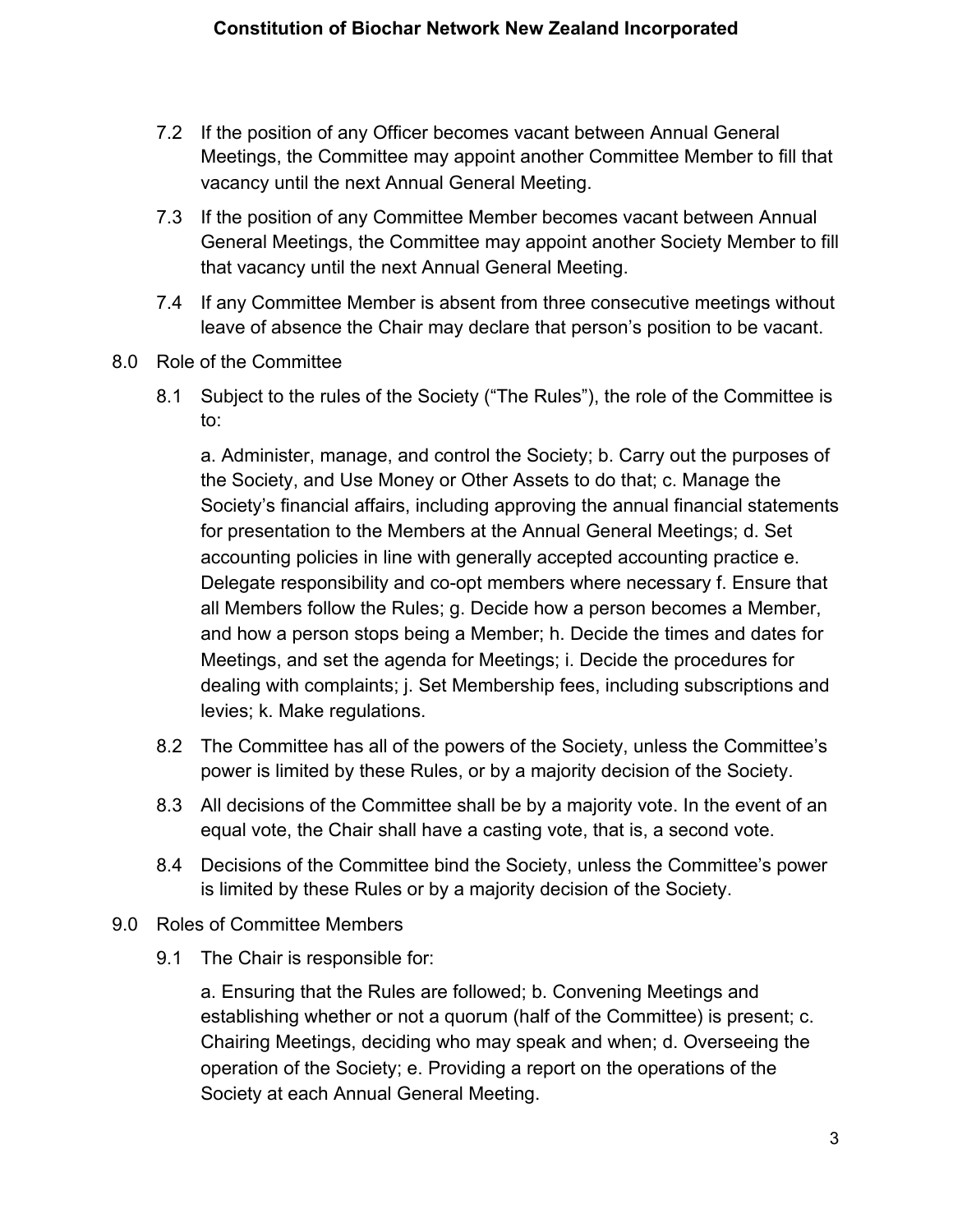9.2 The Secretary is responsible for:

a. Recording the minutes of Meetings; b. Keeping the Register of Members; c. Holding the Society's records, documents, and books except those required for the Treasurer's function; d. Receiving and replying to correspondence as required by the Committee; e. Forwarding the annual financial statements for the Society to the Registrar of Incorporated Societies upon their approval by the Members at an Annual General Meeting. f. Advising the Registrar of Incorporated Societies of any rule changes;

9.3 The Treasurer is responsible for:

a. Keeping proper accounting records of the Society's financial transactions to allow the Society's financial position to be readily ascertained; b. Preparing annual financial statements for presentation at each Annual General Meeting. These statements should be prepared in accordance with the Societies' accounting policies (see 8.1.d). c. Providing a financial report at each Annual General Meeting; d. Providing financial information to the Committee as the Committee determines.

### 10.0 Committee Meetings

- 10.1 Committee meetings may be held via video or telephone conference, or other formats as the Committee may decide;
- 10.2 No Committee Meeting may be held unless more than half of the Committee Members attend;
- 10.3 The Chair shall chair Committee Meetings, or if the Chair is absent, the Committee shall elect a Committee Member to chair that meeting;
- 10.4 Decisions of the Committee shall be by majority vote;
- 10.5 The Chair or person acting as Chair has a casting vote, that is, a second vote;
- 10.6 Only Committee Members present at a Committee Meeting may vote at that Committee Meeting.
- 10.7 Subject to these Rules, the Committee may regulate its own practices;
- 10.8 The Chair or his nominee shall adjourn the meeting if necessary.
- 10.9 Adjourned Meetings: If within half an hour after the time appointed for a meeting a quorum is not present the meeting, if convened upon requisition of members, shall be dissolved; in any other case it shall stand adjourned to a day, time and place determined by the Chair/ of the Society, and if at such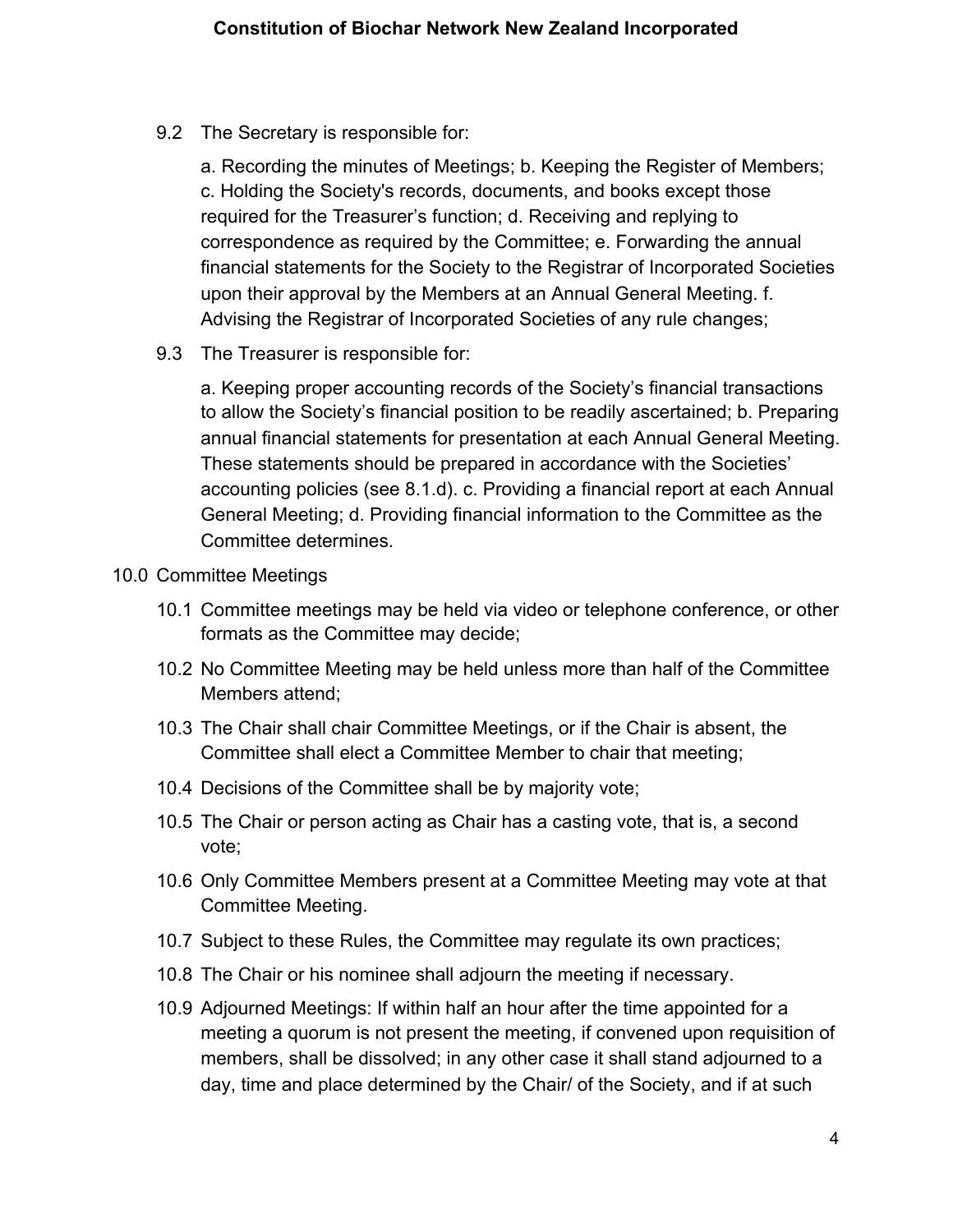### **Constitution of Biochar Network New Zealand Incorporated**

adjourned meeting a quorum is not present the meeting shall be dissolved without further adjournments. The Chair may with the consent of any Society Meeting adjourn the same from time to time and from place to place but no business shall be transacted at any adjourned meeting other than the business left unfinished at the meeting from which the adjournment took place.

### **Society membership**

- 11.0 Types of Members
	- 11.1 Membership may comprise different classes of membership as decided by the Society.
	- 11.2 Members have the rights and responsibilities set out in these Rules.
- 12.0 Admission of Members
	- 12.1 To become a Member, a person ("the Applicant") must:

a. Complete an application form, if the Rules, Bylaws or Committee requires this; and b. Supply any other information the Committee requires.

- 12.2 The Committee may interview the Applicant when it considers Membership applications.
- 12.3 The Committee shall have complete discretion when it decides whether or not to allow the Applicant become a Member. The Committee shall advise the Applicant of its decision, and that decision shall be final.
- 13.0 The Register of Members
	- 13.1 The Secretary shall keep a register of Members ("the Register"), which shall contain the names, the postal and email addresses and telephone numbers of all Members, and the dates at which they became Members.
	- 13.2 If a Member's contact details change, that Member shall give the new postal or email address or telephone number to the Secretary.
	- 13.3 Each Member shall provide such other details as the Committee requires.
	- 13.4 Members shall have reasonable access to the Register of Members.

#### 14.0 Cessation of Membership

- 14.1 Any Member may resign by giving written notice to the Secretary.
- 14.2 Membership terminated in the following way:

a. If, for any reason whatsoever, the Committee is of the view that a Member is breaching the Rules or acting in a manner inconsistent with the purposes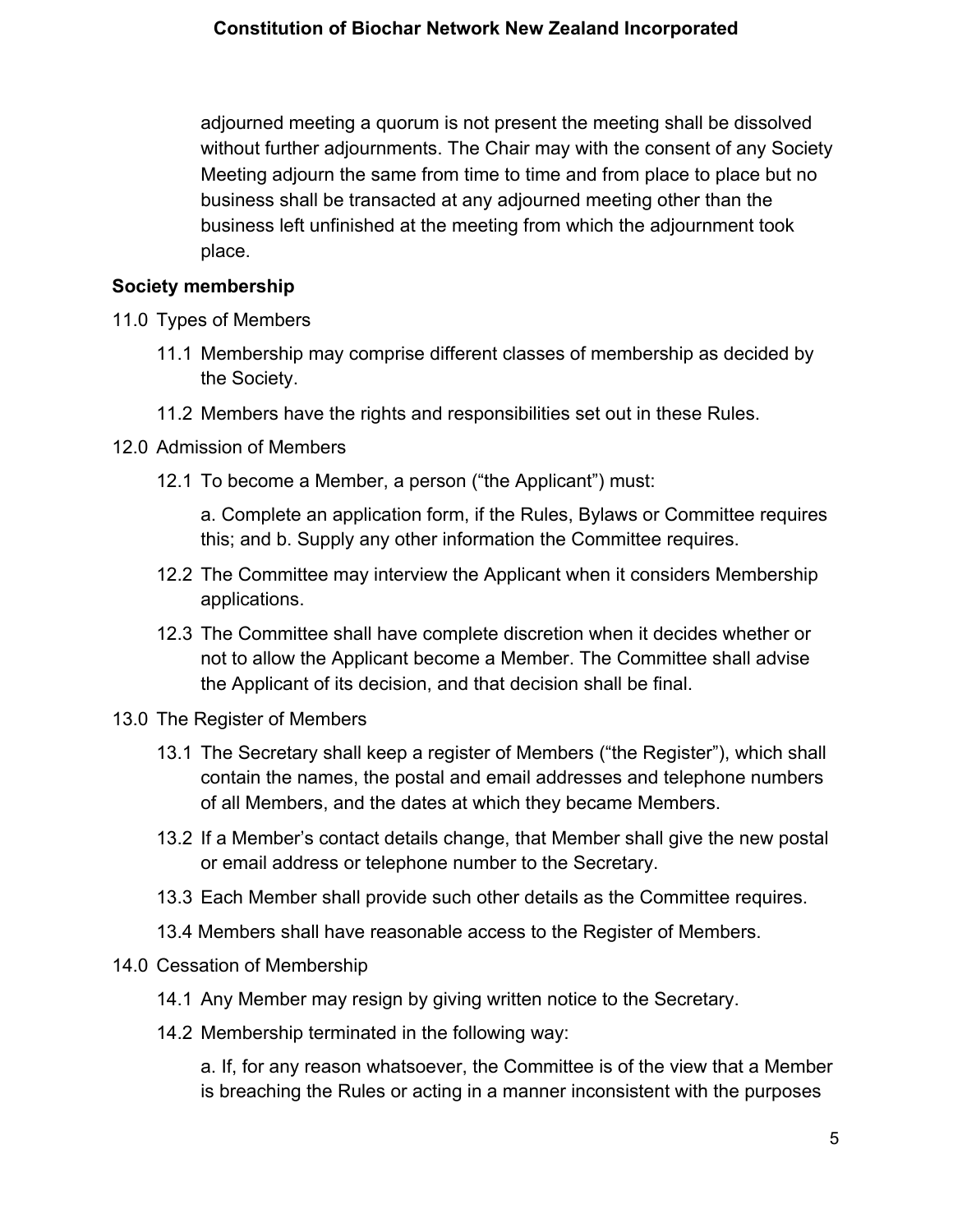of the Society, the Committee may give written notice of this to the Member ("the Committee's Notice"). The Committee's Notice must:

i. Explain how the Member is breaching the Rules or acting in a manner inconsistent with the purposes of the Society; ii. State what the Member must do in order to remedy the situation; or state that the Member must write to the Committee giving reasons why the Committee should not terminate the Member's Membership. iii. State that if, within 14 days of the Member receiving the Committee's Notice, the Committee is not satisfied, the Committee may in its absolute discretion immediately terminate the Member's Membership. iv. State that if the Committee terminates the Member's Membership, the Member may appeal to the Society.

b. Fourteen days after the Member received the Committee's Notice, the Committee may in its absolute discretion by majority vote terminate the Member's Membership by giving the Member written notice ("Termination Notice"), which takes immediate effect. The Termination Notice must state that the Member may appeal to the Society at the next Meeting by giving written notice to the Secretary ("Member's Notice") within 14 days of the Member's receipt of the Termination Notice.

c. If the Member gives the Member's Notice to the Secretary, the Member will have the right to be fairly heard at a Society Meeting held within the following 28 days. If the Member chooses, the Member may provide the Secretary with a written explanation of the events as the Member sees them ("the Member's Explanation"), and the Member may require the Secretary to give the Member's Explanation to every other Member within 7 days of the Secretary receiving the Member's Explanation. If the Member is not satisfied that the other Society Members have had sufficient time to consider the Member's Explanation, the Member may defer his or her right to be heard until the following Society Meeting.

d. When the Member is heard at a Society Meeting, the Society may question the Member and the Committee Members. e. The Society shall then by majority vote decide whether to let the termination stand, or whether to reinstate the Member. The Society's decision will be final.

### 15.0 Obligations of Members

15.1 All Members (and Committee Members) shall promote the purposes of the Society and shall do nothing to bring the Society into disrepute.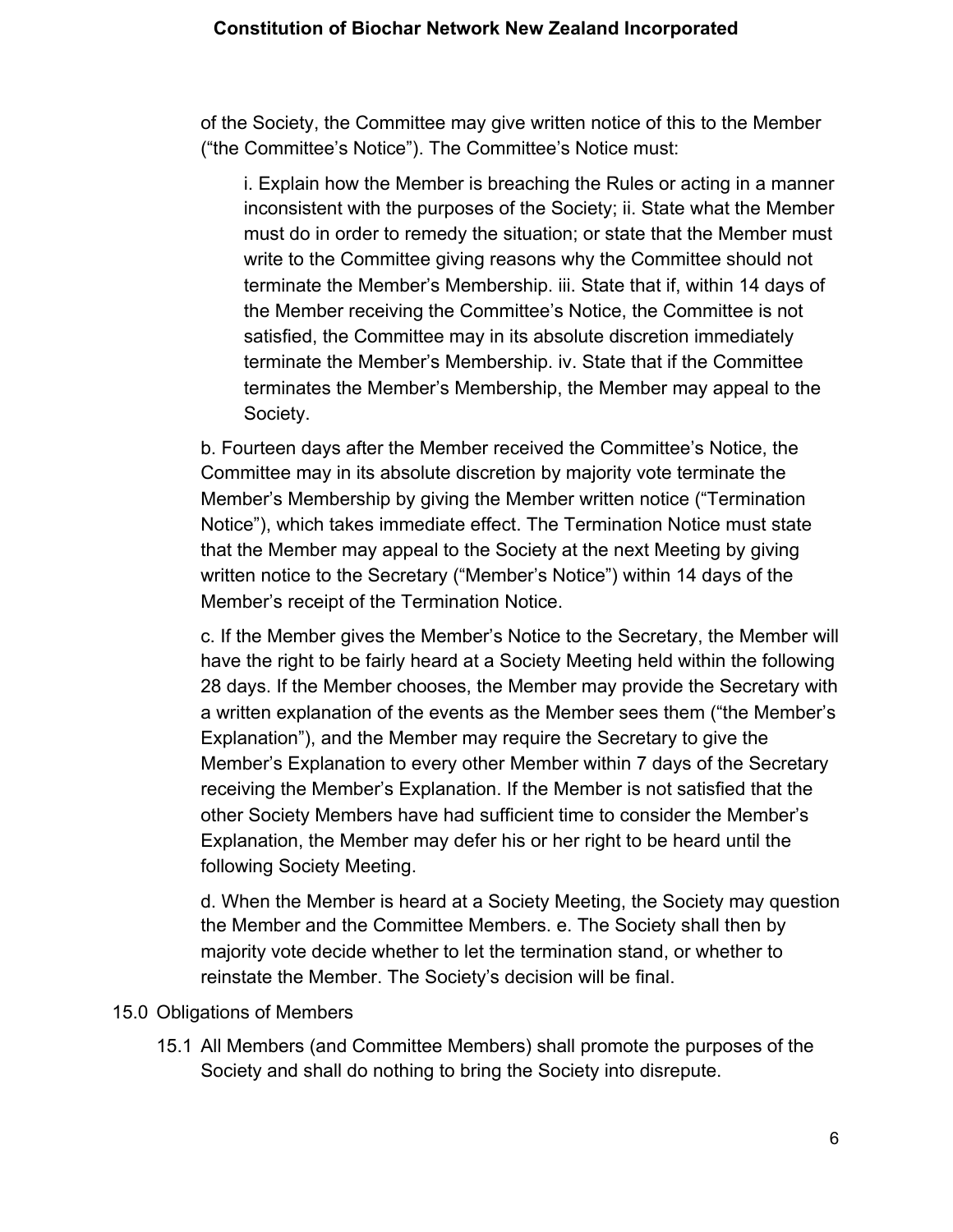## **Money and other assets of the society**

- 16.0 Use of Money and Other Assets
	- 16.1 The Society may only Use Money and Other Assets if:

a. It is for a purpose of the Society; b. It is not for the sole personal or individual benefit of any Member; and c. That Use has been approved by either the Committee or by majority vote of the Society.

- 17.0 Joining Fees, Subscriptions and Levies
	- 17.1 If any Member does not pay a Subscription or levy by the date set by the Committee or the Society, the Secretary will give written notice that, unless the arrears are paid by a nominated date, the Membership will be terminated. After that date, the Member shall (without being released from the obligation of payment of any sums due to the Society) have no Membership rights and shall not be entitled to participate in any Society activity.
- 18.0 Additional Powers
	- 18.1 The Society may:

a. Employ people for the purposes of the Society; b. Exercise any power a trustee might exercise; c. Invest in any investment that a trustee might invest in; d. Borrow money and provide security for that if authorised by Majority vote at any Society Meeting.

- 19.0 Financial Year
	- 19.1 The financial year of the Society begins on 1st April of every year and ends on 31st March of the next year.
- 20.0 The Society shall appoint an accountant to review the annual financial statements of the Society ("the Reviewer"). The Reviewer shall conduct an examination with the objective of providing a report that nothing has come to the Reviewer's attention to cause the Reviewer to believe that the financial information is not presented in accordance with the Society's accounting policies. The Reviewer must be a suitably qualified person, preferably a member of the New Zealand Institute of Chartered Accountants, and must not be a member of the Committee, or an employee of the Society. If the Society appoints a Reviewer who is unable to act for some reason, the Committee shall appoint another Reviewer as a replacement. The Committee is responsible to provide the Reviewer with:

a. Access to all information of which the Committee is aware that is relevant to the preparation of the financial statements such as records, documentation and other matters b. Additional information that the reviewer may request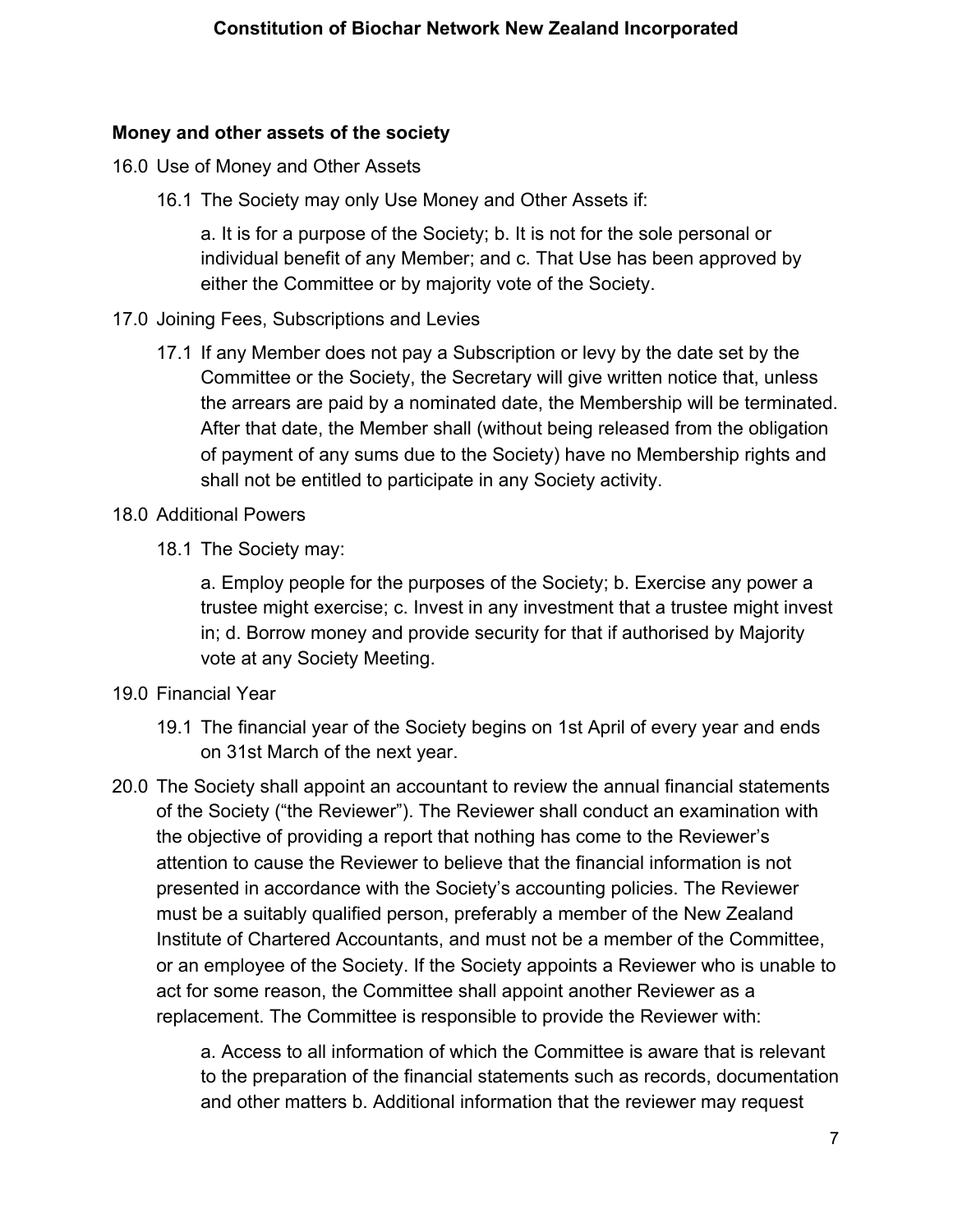from the Committee for the purpose of the review; and c. Reasonable access to persons within the Society from whom the reviewer determines it necessary to obtain evidence.

20.1 No review or audit of the annual financial statements is required unless a review or audit is requested by 5% of the Members at any properly convened Society Meeting.

## **Conduct of meetings**

- 21.0 Society Meetings
	- 21.1 A Society Meeting is either an Annual General Meeting or a Special General Meeting.
	- 21.2 The Annual General Meeting shall be held once every year no later than five months after the Society's balance date. The Committee shall determine when and where the Society shall meet within those dates.
	- 21.3 Special General Meetings may be called by the Committee. The Committee must call a Special General Meeting if the Secretary receives a written request signed by at least 10% of the Members.
	- 21.4 The Secretary shall:

a. Give all Members at least 14 days Written Notice of the business to be conducted at any Society Meeting b. Additionally, the Secretary will provide, appropriate:

i. A copy of the Chair's Report on the Society's operations and of the Annual Financial Statements as approved by the Committee, ii. A list of Nominees for the Committee, and information about those Nominees if it has been provided. (The Secretary must not provide Members with information exceeding one side of an A4 sheet of paper per Nominee) iii. Notice of any motions and the Committee's recommendations about those motions. iv. If the Secretary has sent a notice to all Members in good faith, the Meeting and its business will not be invalidated simply because one or more Members do not receive the notice.

- 21.5 All Members may attend and vote at Society Meetings.
- 21.6 No Society Meeting may be held unless at least 1%, or minimum of 6, eligible Members attend. (This will constitute a quorum.)
- 21.7 All Society Meetings shall be Chaired by the Chair. If the Chair is absent, the Society shall elect another Committee Member to Chair that meeting. Any person Chairing a Society Meeting has a casting vote.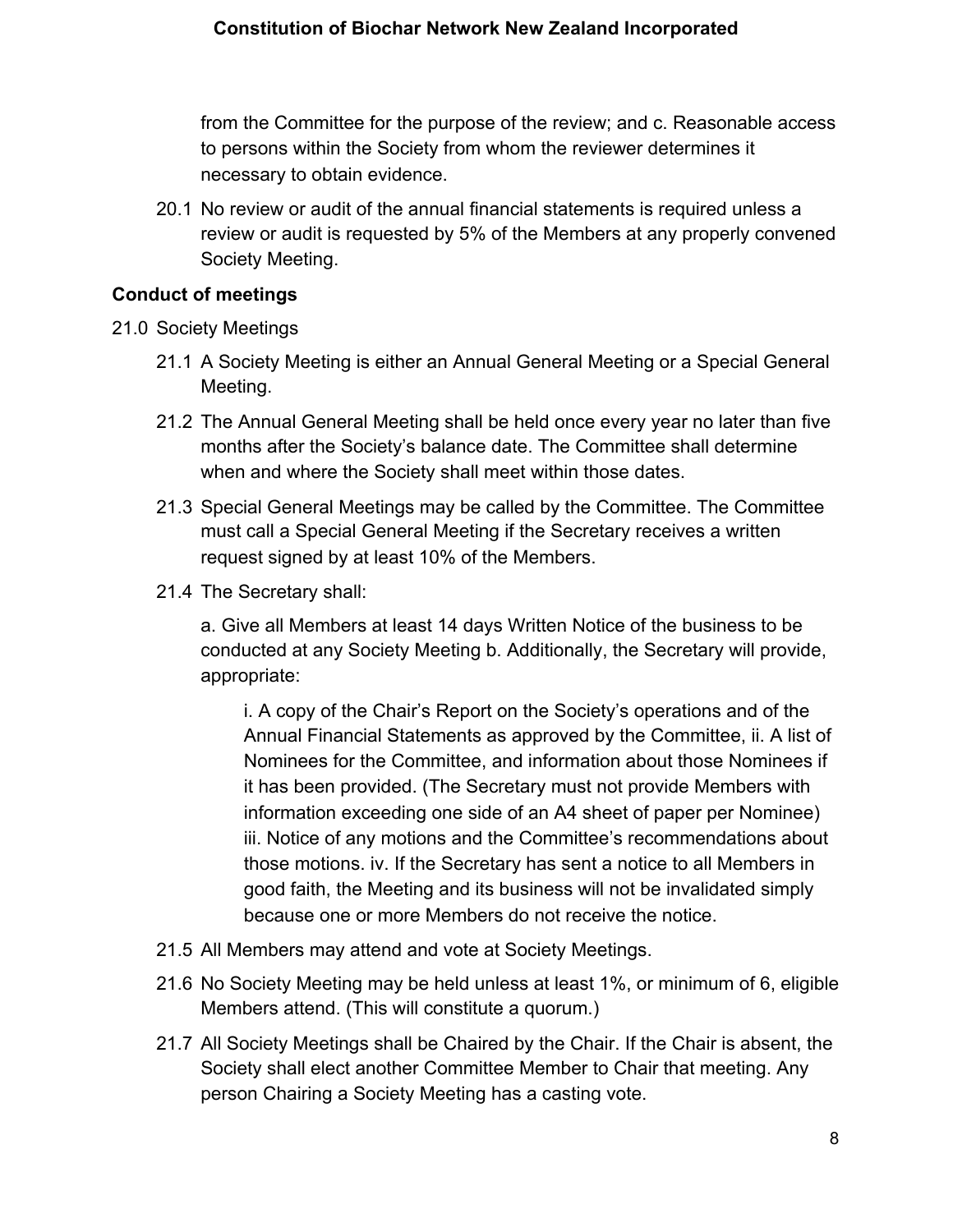21.8 On any given motion at a Society Meeting, the Chair shall in good faith determine whether to vote by:

a. Voices; b. Show of hands; or c. Secret ballot.

However, if any Member demands a secret ballot before a vote by voices or show of hands has begun, voting must be by secret ballot. If a secret ballot is held, the Chair will have a casting, that is, second vote.

21.9 The business of an Annual General Meeting shall be:

a. Receiving any minutes of the previous Society's Meeting(s); b. The Chair report on the business of the Society; c. The Treasurer's report on the finances of the Society, and the Annual Financial Statements; d. Election of Committee Members; e. Motions to be considered; f. General business.

- 22.0 The Chair or his nominee shall adjourn the meeting if necessary.
	- 22.1 Adjourned Meetings: If within half an hour after the time appointed for a meeting a quorum is not present the meeting, if convened upon requisition of members, shall be dissolved; in any other case it shall stand adjourned to a day, time and place determined by the Chair of the Society, and if at such adjourned meeting a quorum is not present the meeting shall be dissolved without further adjournments. The Chair may with the consent of any Society Meeting adjourn the same from time to time and from place to place but no business shall be transacted at any adjourned meeting other than the business left unfinished at the meeting from which the adjournment took place.
- 23.0 Motions at Society Meetings
	- 23.1 Any Member may request that a motion be voted on ("Member's Motion") at a particular Society Meeting, by giving written notice to the Secretary at least 28 days before that meeting. The Member may also provide information in support of the motion ("Member's Information"). The Committee may in its absolute discretion decide whether or not the Society will vote on the motion. However, if the Member's Motion is signed by at least 10 % of eligible Members:

a. It must be voted on at the Society Meeting chosen by the Member; and b. The Secretary must give the Member's Information to all Members at least 14 days before the Society Meeting chosen by the Member; or c. If the Secretary fails to do this, the Member has the right to raise the motion at the following Society Meeting.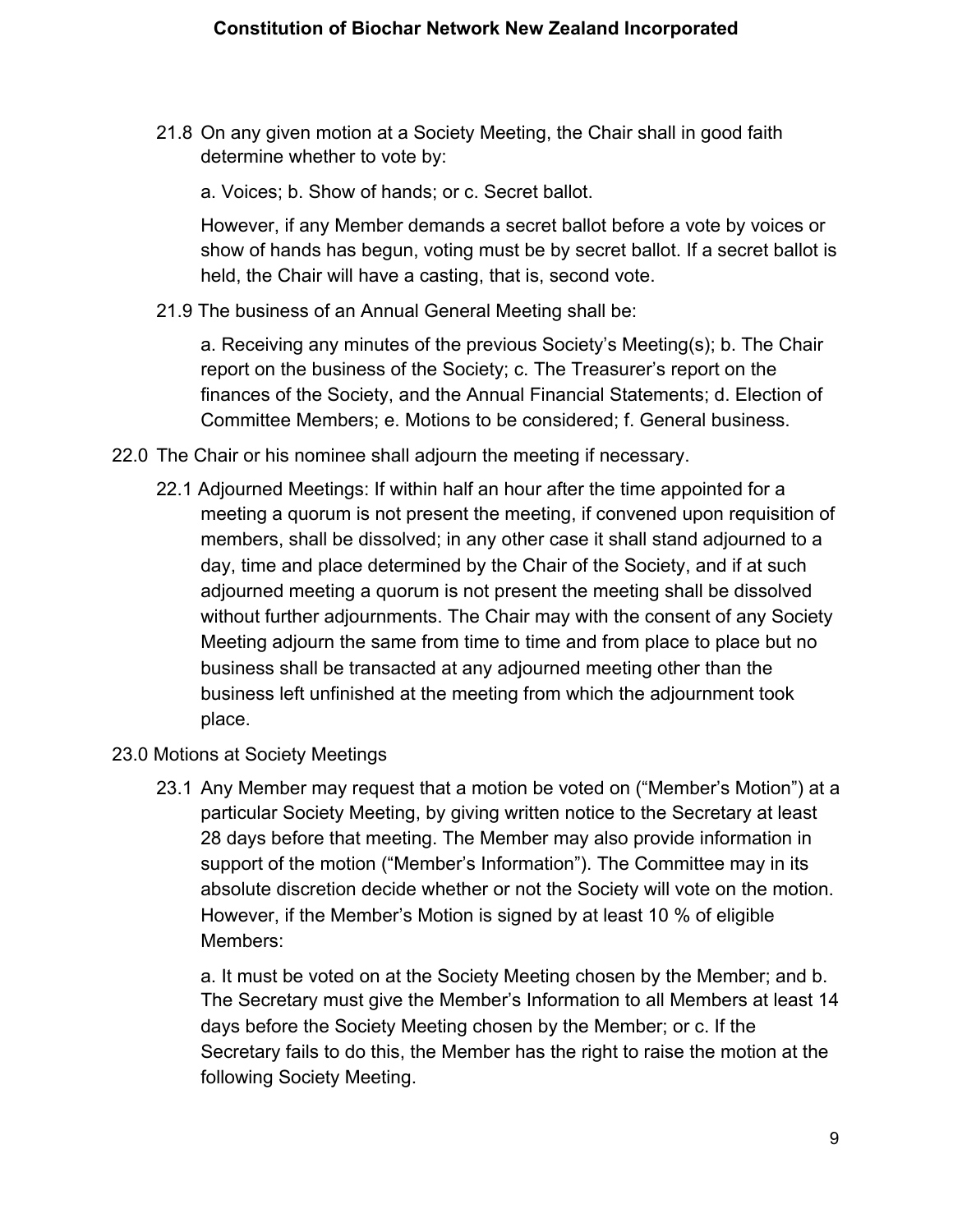23.2 The Committee may also decide to put forward motions for the Society to vote on ("Committee Motions") which shall be suitably notified.

## **Common seal**

- 24.0 Common seal
	- 24.1 The Committee shall provide a common seal for the Society and may from time to time replace it with a new one.
	- 24.2 The Secretary shall have custody of the common seal, which shall only be used by the authority of the Committee. Every document to which the common seal is affixed shall be signed by the Chair and countersigned by the Secretary or a member of the Committee.

## **Altering the rules**

25.0 Altering the Rules

- 25.1 The Society may alter or replace these Rules at a Society Meeting by a resolution passed by a two-thirds majority of those Members present and voting.
- 25.2 Any proposed motion to amend or replace these Rules shall be signed by at least 25 % of eligible Members and given in writing to the Secretary at least 28 days before the Society Meeting at which the motion is to be considered, and accompanied by a written explanation of the reasons for the proposal.
- 25.3 At least 14 days before the General Meeting at which any Rule change is to be considered the Secretary shall give to all Members written notice of the proposed motion, the reasons for the proposal, and any recommendations the Committee has.
- 25.4 When a Rule change is approved by a General Meeting no Rule change shall take effect until the Secretary has filed the changes with the Registrar of Incorporated Societies.

### **Bylaws**

- 26.0 Bylaws to govern the Society
	- 26.1 The Committee may from time-to-time make, alter or rescind bylaws for the general management of the society, so long as these are not repugnant to these rules or to the provisions of law. All such bylaws shall be binding on members of the Society. A copy of the bylaws for the time being, shall be available for inspection by any member on request to the Secretary.